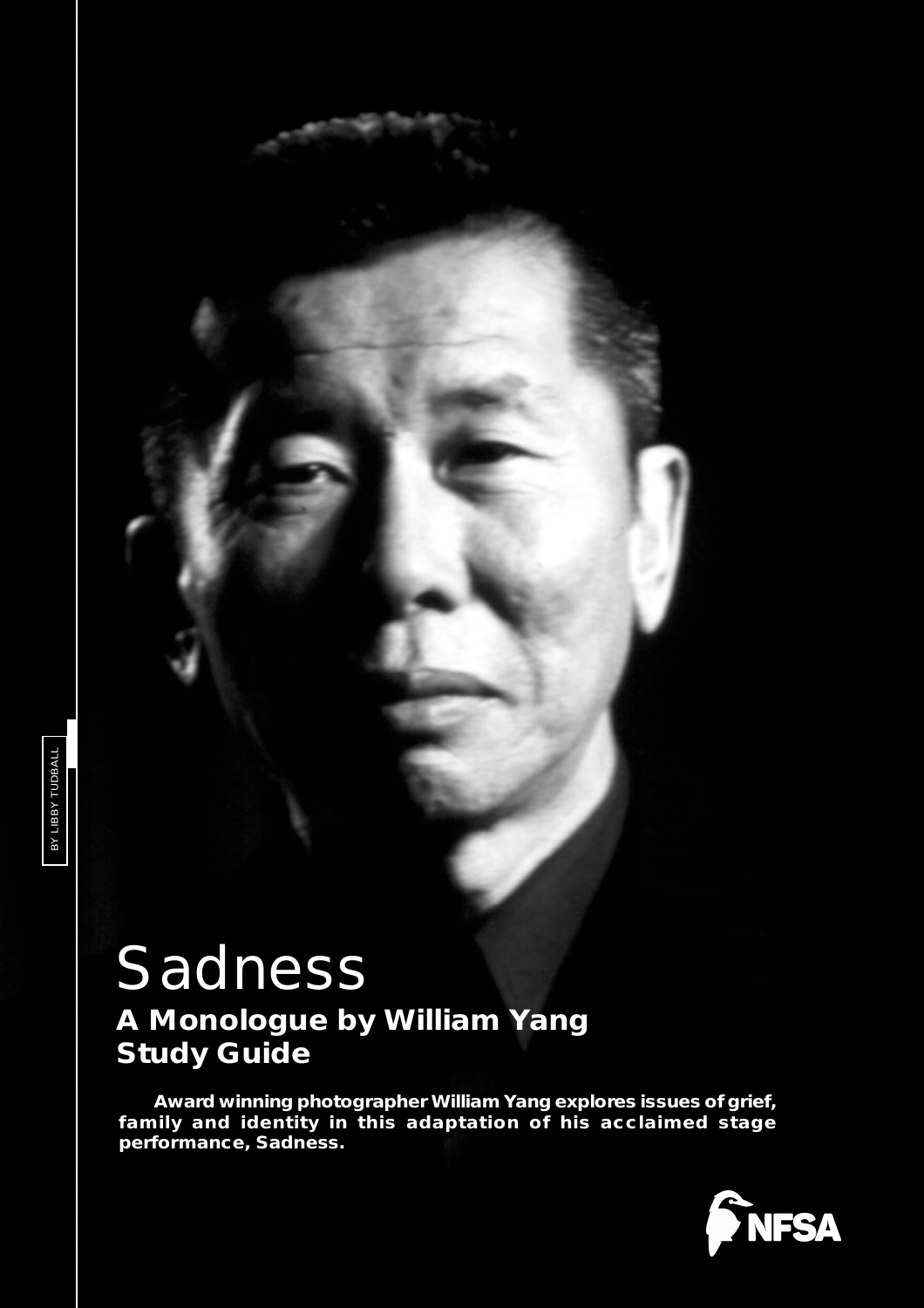

*Sadness* will be of interest to senior students and teachers of: Media Studies, Visual Arts, Photography, Cultural Studies, Studies of Society and Environment or Human Society and Environment, Health and Human Development, Drama and English.

Michael Roche notes:

*In* Sadness *(1999), a new documentary from Tony Ayres, photographer William Yang metaphorically travels through a harsh and dangerous landscape. He is constantly on the move, either between cultures, states of being or in a Toyota with a Holden motor, heading from the present to the past …* Sadness *is a very spiritual journey that sees Yang trying to unify his sexuality and ethnicity within the universal experience of grief.*

• Roche's description of *Sadness* presents his particular view of the film. Immediately after watching the film, write or present a report expressing your personal reaction to the film and views on what the film is about. • In forming your impressions, think about these questions: How would you describe the genre of the film? Did you enjoy the film? Why or why not? What emotions did you experience as you watched the film? What do you think the film is about? What words would you use to describe the film?

• Ask several members of the class to read or present their reactions. In what ways are your reactions the same or different? • Now read the following short descriptions of the film, taken from the film slick cover:

*In* Sadness*, William Yang embarks on two journeys. The first is a pilgrimage to far North Queensland to investigate the murder of his uncle Fang Yuen. Along the*

*way, Yang discovers why his mother was at such pains to deny his Chinese heritage and assimilate his family into Australian culture. The second is a journey into grief, in which Yang relates stories of friends who have died of AIDS. 'When I reread my diaries from the early nineties, I saw that I had been to more wakes than parties. I felt compelled to tell these stories of my friends, to unburden myself of the things that I have seen'.* Sadness *is a mesmerising, poetic montage of story-telling, photography and stylised re-enactment, which brings to life the stories of WilliamYang's family and friends. In* Sadness *these two threads are delicately and skilfully woven together to create an elegiac and intensely moving documentary sus-*

• Did your class members emphasise any other aspects of the film in your descriptions?

*tained by William Yang's compas-*

*sionate witness.*

• In your view, is the film a pilgrimage? Explain your answer.

• Why do you think Yang's mother denies her family's Chinese heritage?

• What is assimilation? What are the personal costs and benefits for people of varied cultural heritages who try to assimilate into the mainstream culture?

• It could be argued that it has always been difficult for people to assimilate in Australia because it is so hard to define mainstream Australian culture. How can it be defined today?

• As a class, talk about experiences where people have unburdened sad experiences to help them accept and cope with what has happened.

• Think about and discuss other examples of books or films with this focus.

• What other kinds of life experiences do people need to share? What are the rituals and social behaviours we use to share experiences?

• What do you think is meant by the description of the film as an 'elegiac documentary'?

Visit http://www.arts.uwa.edu. au/MotsPluriels/MP397mpeg7. html to read more about elegiac art.

• Is it accurate to describe the film as a monologue?

In *Sadness,* Yang says, 'all my performances begin with photographs. First I take the slides, which I push around my light box, then the words come'. Yang is a story- teller, and it could be said that this role of telling tales is at the heart of his artistic practice. The film is an adaptation of the stage performance of the same name.

> • In what ways do you think *Sadness* would be different in live performance rather than on film?

> • What aspects of the story could allow for both versions to work successfully?

> • Sometimes when people see a film that has been previously available as a book, they say they prefer the book. If this 'film text' was presented as a series of pictures and stories in a 'written text', do you think the impact of *Sadness* would be as powerful? Explain your answer.

#### **About William Yang**

William Yang has a strong presence in the film. We learn a great deal about his personal life, feelings and concerns. As a class, write a biography of William Yang using the following technique. Each member of the class should jot down phrases they remember about Yang from the film. Then share your ideas to build the biography. Think about the following: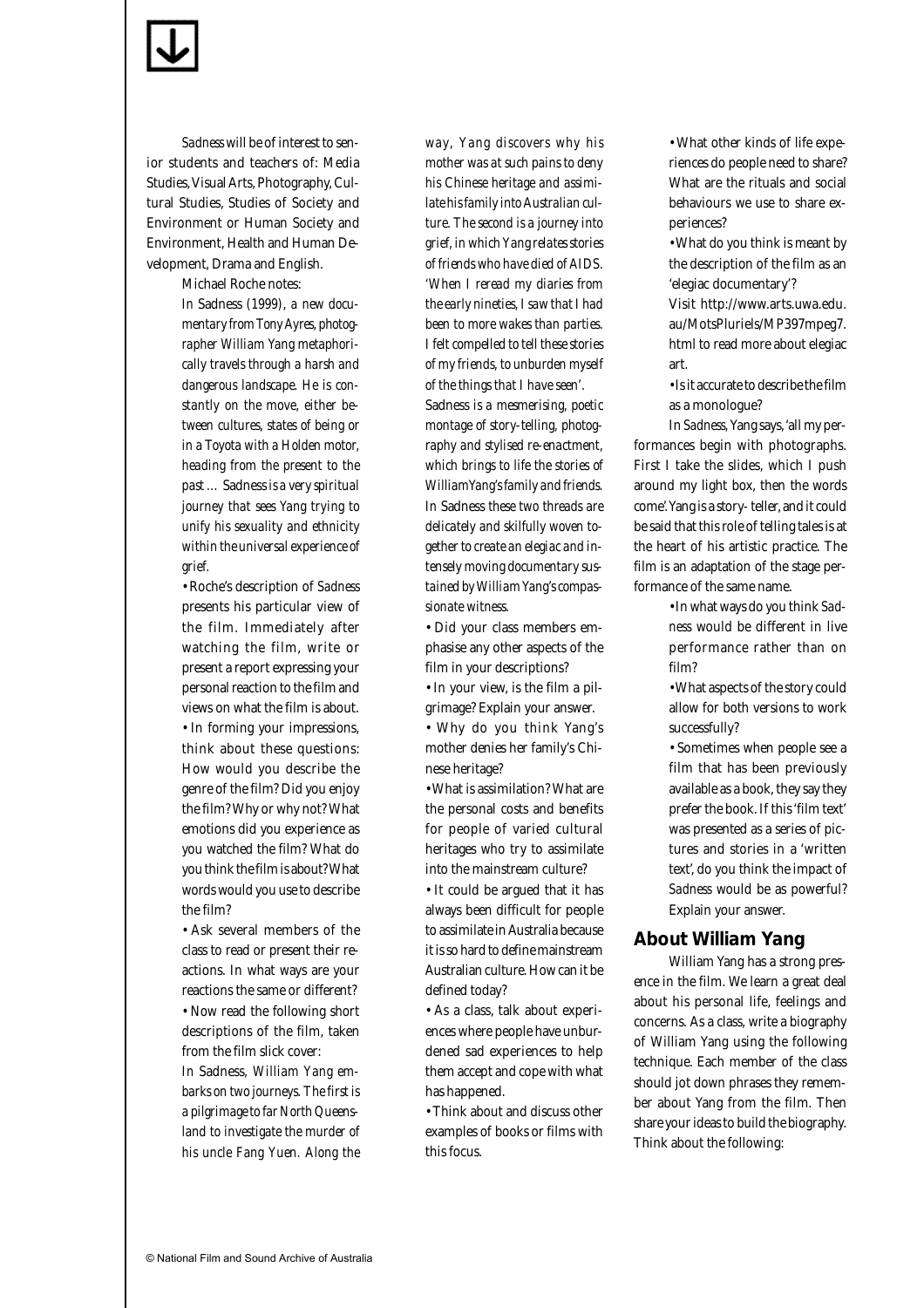• What does Yang tell us about why he wanted this film to be made?

• What is the purpose of the various photographs?

• What is Yang's family background? How many children are in his family? Who are his sisters and brothers, who have they married, and where do they live?

• What were his parents' hopes

#### • Do you agree with this description? Have you included this perspective in your autobiographies?

#### *Sadness* **and AIDS**

An essential element of William Yang's *Sadness* is the recording of the lives and memories of friends he lost through HIV/AIDS illnesses in the early '90s. The sense of overwhelming sad-



William Yang projects a slide of his friend Allan, whose story forms part of William's monologue performance in Sadness

and wishes for their children?

- When did Yang's father die?
- What do the photographs tell us about William Yang?

• What does Yang mean in describing himself as a 'social photographer'?

• What are Yang's opinions, thoughts and values as expressed through the film?

• Form small groups to consider different points and then share your views.

The executive producer of *Sadness,* Megan McMurchy, sees Yang as a 'sober, reflective fifty year-old man of great wisdom … He has arrived at a true connection with his Chinese heritage that I think he rejected in his youth. In a way, he's circled back further than his own parents who didn't pass on their Chinese heritage'.

ness about AIDS deaths is one that many artists have attempted to capture not only in film, but in song, in poetry, paintings and novels. Yang takes us on a journey through the series of photographs that he took during his friends' illnesses. He leaves us at the end with a picture of each individual when they were well, which records a positive image to end, in a way, the sadness.

Many people who have AIDS may not have visible symptoms of the HIV infection for up to ten years. HIV stands for Human Immunodeficiency Virus. This virus attacks the body leaving it defenceless and unable to fight other infections and cancers, which can then cause death. AIDS stands for Acquired Immune Deficiency Syndrome and is a group of symptoms thought to be caused by HIV. HIV is transmitted by blood, semen, vaginal fluid and breast milk.

• If you wish to learn more about AIDS and HIV, refer to the references in the further activities section of this guide.

#### **Allan's Story**

The first story we see and hear in *Sadness* is Allan's story. While visiting an old friend in St Vincent's Hospital, Yang sees Allan, an ex-lover from years ago, in the AIDS ward. Allan has changed. He seems like an old man.

> • How do we know that Allan has AIDS?

• What do the slides tell us about the physical impact of AIDS?

• How do you feel when you see photographs of Allan taken earlier in his life?

#### **Peter Tully**

Yang clearly wishes to pay tribute to Peter Tully's talent and create a pictorial memorial of Peter. He was a zany and colourful friend who lived with David McDiarmid for over twenty years. Yang tells us that the retrospective exhibition of Tully's work held at the Australian National Gallery was the first time an exhibition of this kind was held while the artist was still living.

> • All of Yang's friends react differently and in their own personal way to the news that they have AIDS. How does Peter cope with the news?

> • Yang says that Peter's bus trip with the theme 'The Tragic Tourist', is 'too close to home to be comfortable'. What do you think he means?

#### **David McDiarmid**

David desperately wanted more time to do more in life. Yang remarks, 'but David, we always want more time'.

> • In what ways would it be particularly difficult to know that you have a terminal illness?

> • How does Yang and the filmmaker show us that Peter Tully and David McDiarmid were intensely talented men?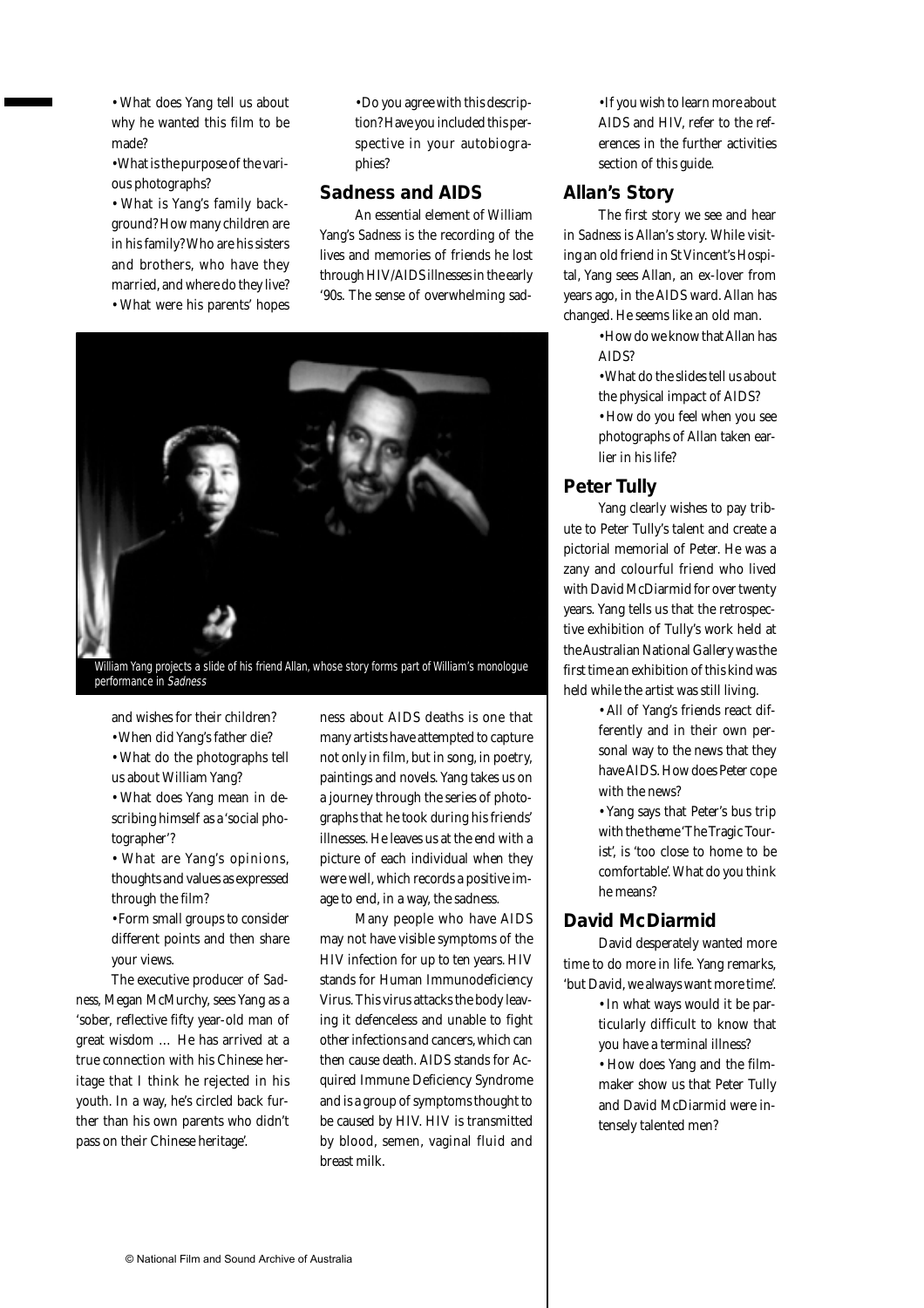• How does Yang create a tribute to them both?

#### **Nicolaas**

Nicolaas and William Yang had worked together in the past on the production of a few posters. Yang asked Nicolaas if he could photograph him during his illness to record his memory.

• What do we learn about AIDS from the photographs of AIDS apparition, with volcanic eruptions on his head. Three weeks later he died.

> • How does Scotty cope with being AIDS-afflicted?

• Why do you think Scotty finally chose suicide as the way to end his suffering?

Scotty worked and lived with his close friend Peter Kingston, 'Kingo', who made a quilt in Scotty's memory.



Pinau Ghee plays a 'Kanak man' working in North Queensland canefields in a scene re-enacted for Sadness.

#### Nicolaas?

Nicolaas is particularly attached to a grass plant he has grown in his backyard.

> • Why do you think this plant becomes so significant to Nicolaas?

> • Nicolaas at forty years of age is able to cope with the AIDS illness more calmly than other sufferers. Why do you think this was possible?

#### **Scotty**

Scotty had a lot of fears to deal with as he was dying. He feared hospitals and worried that if he died at home he would have to be carried past the Indian restaurant next door. Yet the film shows us that Scotty also wishes to declare that he has AIDS. We see Scotty at the 1990 Mardi Gras, dressed as an Yang is particularly moved by the thought of how many hours and how much love Kingo put into the memorial quilt to Scotty.

#### **AIDS Quilts**

Many thousands of people who have died from AIDS-related illnesses all over the world have been remembered by their loved ones through AIDS quilts which have been hand-made by families and members of the communities where people have died of AIDS. The Quilts Project was originally initiated by Dr Elisabeth Kubler-Ross who organised for quilts to be made for HIV/AIDS infected babies to bring love and comfort to little ones and support and compassion for their care-givers. Today, many quilts are made with panels remembering individuals joined together with others. The AIDS Memorial Quilt project in the USA is now the largest ongoing community arts project in the world.

> • Find out more about the special AIDS quilt tributes by visiting

> http://www.jbu.edu/abcquilts/ text/abchist\_text.htm

or http://www.AIDSQuilt.org

Also watch *Common Threads: Stories From the Quilt*, directed by Robert Epstein and Jeffrey Friedman in 1989.

#### **Identity**

In order to understand the theme of identity explored in the film, you need to firstly think about what factors influence your sense of identity, and how we become the people we are. Some influences can include:

• ethnicity

- where you were born and where you now live
- heritage
- culture
- parents and family origins
- gender
- sexuality and relationships
- religion

• social life and groups you belong to

- leisure activities
- a sense of difference

Suggest other influences not included in this list. What do you think are the main influences on William Yang's sense of identity?

Probably the hardest influence to understand is the 'sense of difference'. Yang feels different because he is Chinese and he is gay. Both of these identities are 'different' from mainstream culture, even though diversity is generally more accepted in the 1990s. Yang's identity has obviously changed through his life as the influences changed over time. In Tony Ayres's previous documentary, *China Dolls* (1997), 'a number of men discuss the experience of being Chinese at a gay party, places where appearances mean everything'. Being Chinese, ac-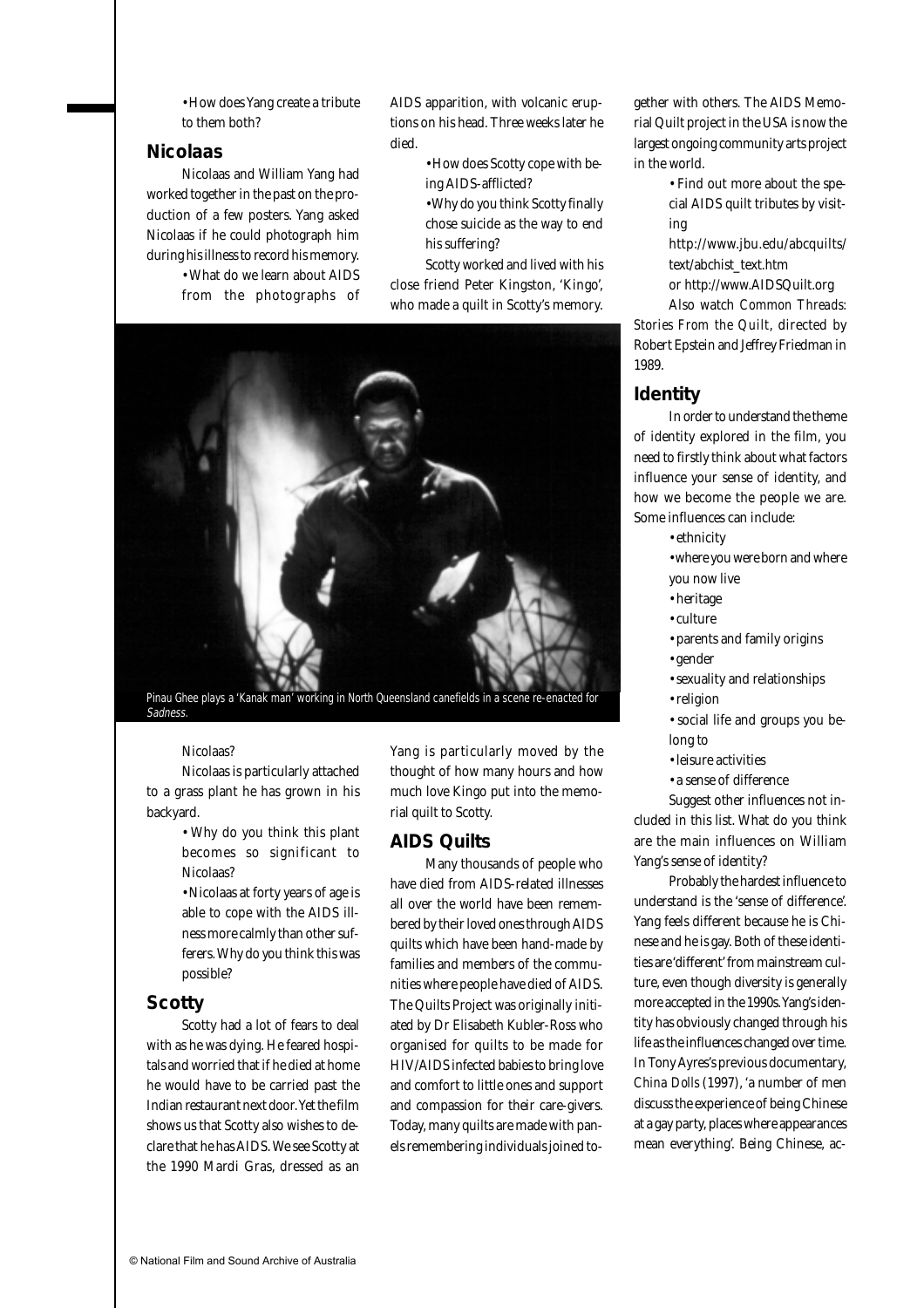

cording to one man, means 'people look through you', while another man complains about the patronising and often unwanted advances of the so-called rice queens.

> • By the end of the film, do you have a sense that Yang is now more comfortable with his identity?

• Yang also talks to us about important shared experiences: being part of a large extended family that has multiple identities and sharing the grief and loss of loved ones with friends. What experiences do you share with members of your family that increase you common identity? • In what situations do you feel different? Look back at the list of possible factors influencing identity. Do you feel different when some of these factors you confront in a daily situation are very different from your normal experience? Firstly, think about this question yourself, and then share your thoughts with others, perhaps in a small group.

#### **William's Family Story**

*Sadness* is a story about Yang's journey into his own Chinese family history and the wider 'family' of the gay community. The film, and the photographs in it, immortalise the various members of his family. The concept of family has changed greatly in recent decades, and this reality is clearly evident in *Sadness,* where the family spirit and connectedness of the gay community is so evident, particularly in the common experience of grief. 'Families' are no longer necessarily based on the old-fashioned heterogeneous unit of mother, father and children. There is far more diversity in the family unit. People in de facto relationships, same-sex couples and blended families are now commonplace and accepted in our community.

• Gather information about family structures from books, journals or the Internet, including statistics and discussion on the concept of families.

Yang says that in 1990 he began his research into the Chinese in Ausia's changing identity?

When Yang goes to visit his Aunty Kath he is given a delicacy, crabmeat on Sao biscuits.

> • How might other families from other cultures celebrate the visit of a relative?



William Yang (centre) commemorates friends lost to AIDS at a candlelight vigil.

tralia. He was interested in finding out more about his Chinese heritage, perhaps partly because his mother had tried to deny and exclude that part of her children's identity. The film tells us a great deal about Yang's relationship with his mother and her experiences as a Chinese Australian.

The mood is very different in the sections of the film focussing on Yang's family story.

- How does the film depict Yang's childhood experiences of racism? In particular, which scenes convey this? How?
- How would you describe the mood in the scene when William is driving Shirl into Brisbane?

• How do you think William felt about meeting his extended family at Innisfail? Yang's visit to his cousin Christine in Queensland leads to another round of photographs. What story do these photographs tell about Austral-

#### **The Murder of Fang Yuen**

The story of the murder of Yang's uncle, Fang Yuen in the 1920s, is handled with a mixture of seriousness and humour.

> • What are the different theories about how he was killed? As a class, record the different stories and then re-enact them. Which story seems the most likely?

At Innisfail Court House, Yang discovers that the murder of Fang Yuen was not over a card game or a gambling debt, but over the weight of sugar cane that went into a railway truck. The man who was alleged to have shot him, Peter Danelchenko, was acquitted.

> • Why were the Chinese in the district so bitter about the outcome of the trial?

• In what way does the outcome of the story of Fang Yuen's murder add credence to Yang's view that 'being Chinese in this coun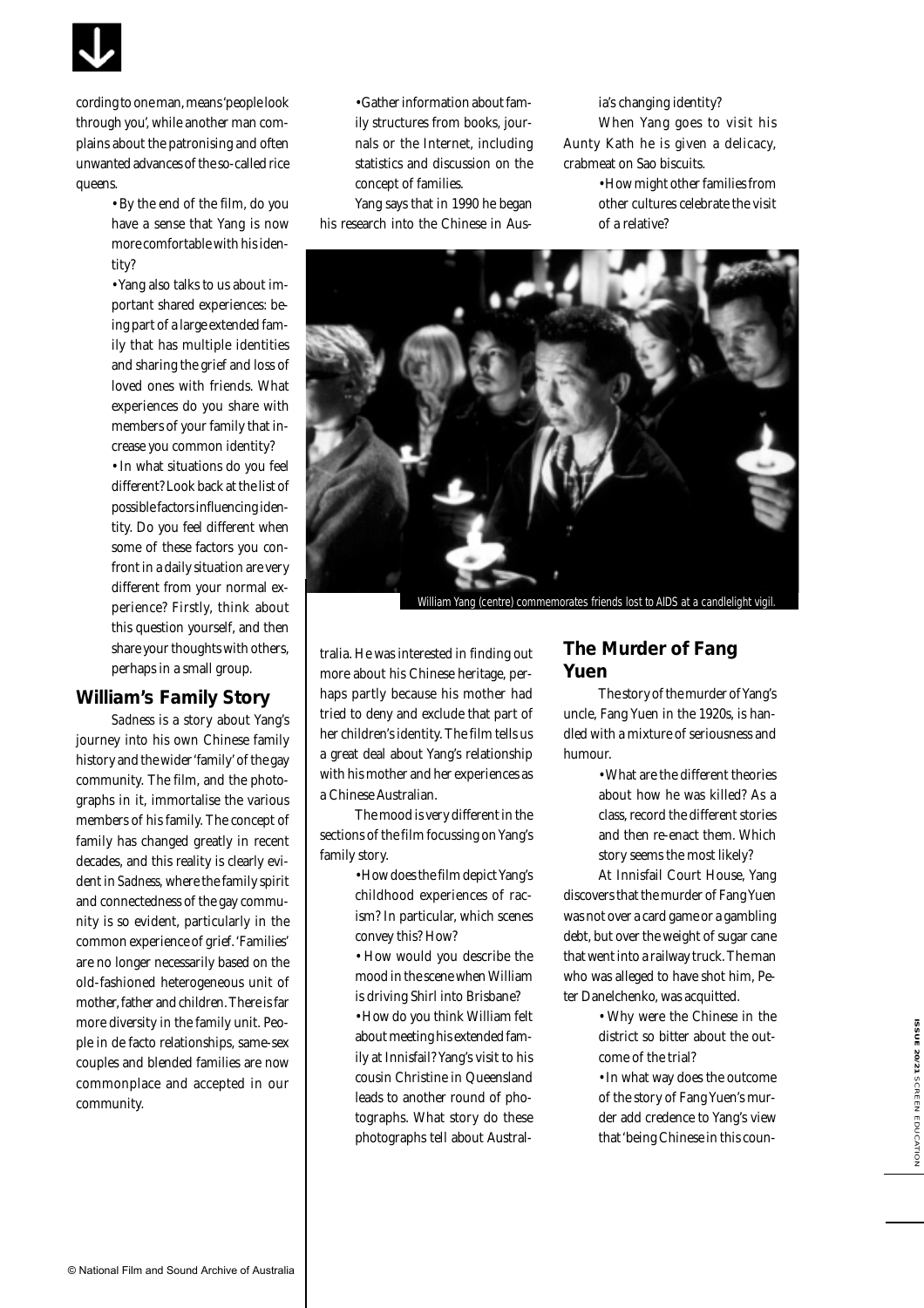try was not only undesirable but dangerous'?

• What does the film tell us about racism towards Chinese people in Australia?

#### **Chinese in Australia**

Chinese people first came to Australia as contract pastoral workers in the 1830s and '40s. In the 1850s more than 40,000 Chinese arrived in the hope of making their fortunes in the gold fields. Many nineteenth century Australians

Asian immigration to Australia. The act was law until 1972 when the Whitlam government put an end to the racist policy.

## **Media Studies / Photography / Visual Arts**

The production notes for *Sadness* tell us that the film was shot in 1998, 'using a combination of studio narration, dramatised tableaux, slides from the original stage show, back pro-



appreciated the Chinese contributions to Australian society — they pioneered market gardens and established themselves as merchants, cooks and furniture makers. However, the Chinese were sometimes resented because their cultural practices were different, and they often found gold in the 'tailings' left behind by European miners. At times anti-Chinese feeling reached riot proportions, the most famous incident being the Lambing Flat riots in NSW in 1861. There were also protests when, in the late 1880s, Chinese were employed as cheap shearers ('scab labour') at a time when the economy was in decline. This fueled anti-Chinese sentiment in many Australian cities, despite their small Chinese populations. In 1901, the first act of the newly formed Federal parliament was the Immigration Restriction Act*,* which restricted

jection and footage from the sugar-cane country in Queensland where some of the story takes place'.

> • What challenges would this form of production create for the film-makers?

> • Draw a flowchart of the various scenes in the film to construct a record of the scenes in the film and to demonstrate how the film is structured.

At the beginning of the film, Yang's face emerges from the darkness as he turns around and looks directly into the camera.

> • Comment on how the filmmaker creates a certain feeling and mood.

• What techniques are used to connect the various scenes and move between stories?

• Comment on the mood and feelings created at the end of the film.

William Yang's role has been described as a 'mesmeric screen presence' in the film. The executive producer says that: 'William casts a spell through his deceptively simple story-telling style, and the success of the piece was always contingent on keeping the flow of his voice throughout'.

> • Write a short piece explaining the importance of Yang's role to the success of the film.

There are particular styles used in the telling of Yang's family story.

> • In what ways is the approach of the film-maker 'lighter' in the sections on the family than in the presentation of the sad AIDS stories?

• Why do you think the studio reenactments were included?

Michael Roche says that 'Yang has written about the importance of simply being there, at a particular event or place, in order to capture the moment. He sees himself, quite humbly, as a privileged visual chronicler of our times'.

> • While you are watching the film, make a list of particular still images that have an impact on you. In what ways could they be interpreted as social records of Australian society? Compare the list you have made with other members of the class.

#### **Music**

• At the start of the film, haunting music is used to create a mood. Music is used most effectively throughout the film to create certain moods and feelings. Watch the film again to record the use of music. List the various styles and techniques. Notice particularly how Orien-

tal-influenced music is used.

• What theme is used to introduce the Queensland excerpts?